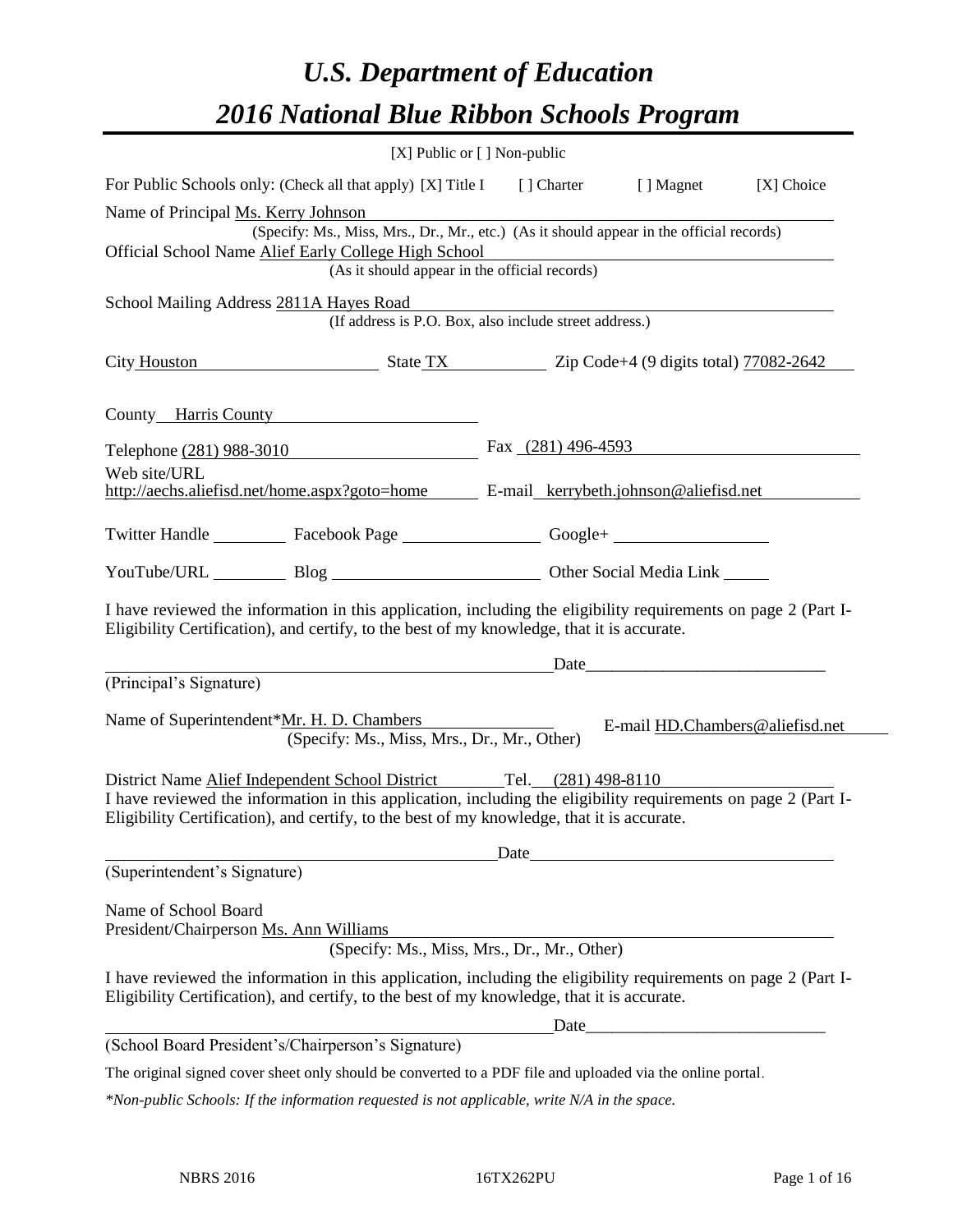The signatures on the first page of this application (cover page) certify that each of the statements below, concerning the school's eligibility and compliance with U.S. Department of Education and National Blue Ribbon Schools requirements, are true and correct.

- 1. The school configuration includes one or more of grades K-12. (Schools on the same campus with one principal, even a K-12 school, must apply as an entire school.)
- 2. The public school has met their state's accountability requirements (i.e., avoided sanctions) in participation, performance in reading (or English language arts) and mathematics, and other academic indicators (i.e., attendance rate and graduation rate) using the most recent accountability results available for the year prior to nomination.
- 3. To meet final eligibility, a public school must meet the state's accountability requirements (i.e., avoided sanctions) in participation, performance in reading (or English language arts) and mathematics, and other academic indicators (i.e., attendance rate and graduation rate) for the year in which they are nominated (2015-2016) and be certified by the state representative. Any status appeals must be resolved at least two weeks before the awards ceremony for the school to receive the award.
- 4. If the school includes grades 7 or higher, the school must have foreign language as a part of its curriculum.
- 5. The school has been in existence for five full years, that is, from at least September 2010 and each tested grade must have been part of the school for the past three years.
- 6. The nominated school has not received the National Blue Ribbon Schools award in the past five years: 2011, 2012, 2013, 2014, or 2015.
- 7. The nominated school has no history of testing irregularities, nor have charges of irregularities been brought against the school at the time of nomination. The U.S. Department of Education reserves the right to disqualify a school's application and/or rescind a school's award if irregularities are later discovered and proven by the state.
- 8. The nominated school or district is not refusing Office of Civil Rights (OCR) access to information necessary to investigate a civil rights complaint or to conduct a district-wide compliance review.
- 9. The OCR has not issued a violation letter of findings to the school district concluding that the nominated school or the district as a whole has violated one or more of the civil rights statutes. A violation letter of findings will not be considered outstanding if OCR has accepted a corrective action plan from the district to remedy the violation.
- 10. The U.S. Department of Justice does not have a pending suit alleging that the nominated school or the school district as a whole has violated one or more of the civil rights statutes or the Constitution's equal protection clause.
- 11. There are no findings of violations of the Individuals with Disabilities Education Act in a U.S. Department of Education monitoring report that apply to the school or school district in question; or if there are such findings, the state or district has corrected, or agreed to correct, the findings.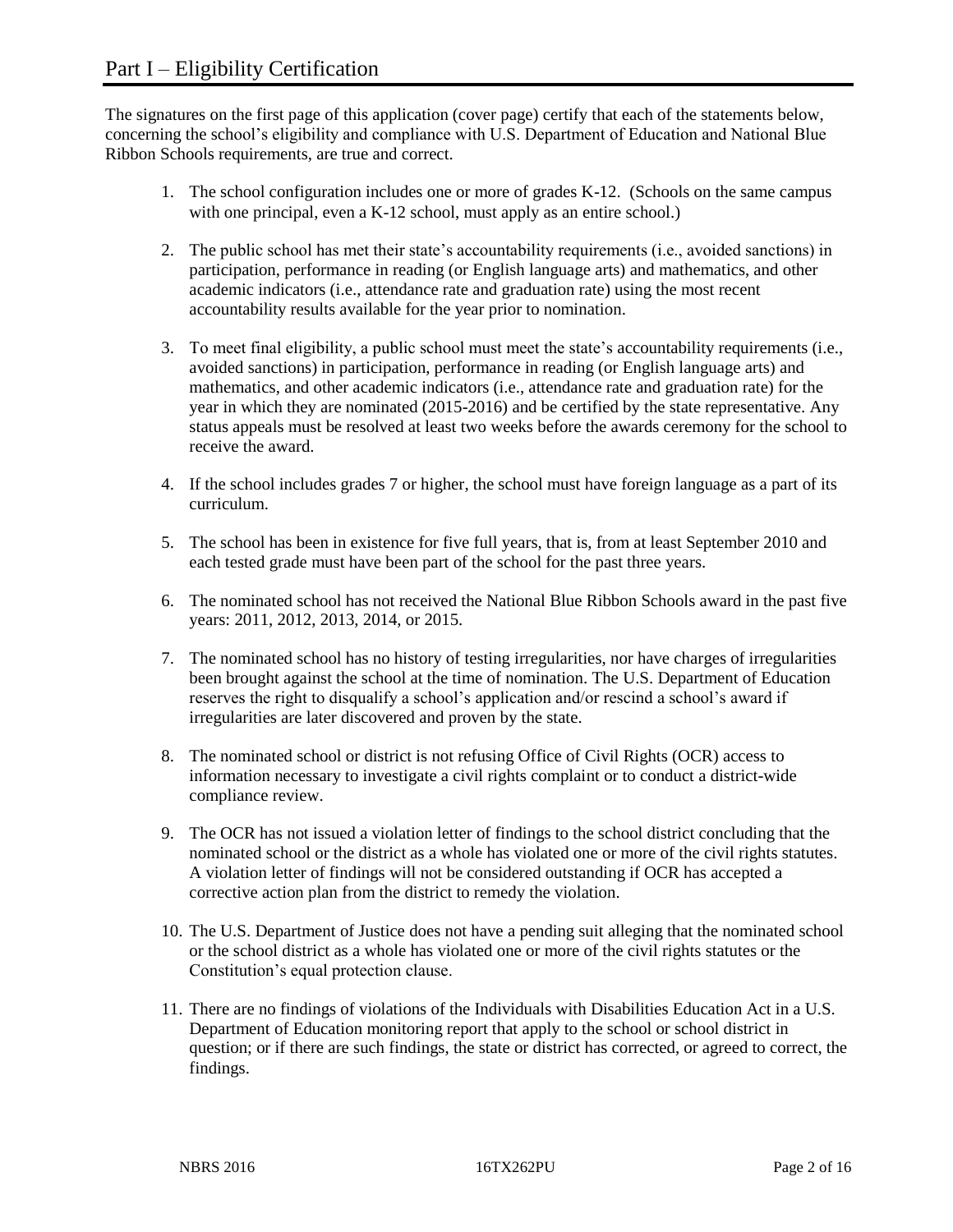#### **Data should be provided for the most recent school year (2015-2016) unless otherwise stated.**

#### **DISTRICT**

1. Number of schools in the district  $\frac{30}{20}$  Elementary schools (includes K-8) (per district designation): 6 Middle/Junior high schools 6 High schools 1 K-12 schools

43 TOTAL

**SCHOOL** (To be completed by all schools)

2. Category that best describes the area where the school is located:

[X] Urban or large central city [ ] Suburban with characteristics typical of an urban area [ ] Suburban

- [ ] Small city or town in a rural area
- [ ] Rural
- 3. Number of students as of October 1, 2015 enrolled at each grade level or its equivalent in applying school:

| Grade                           | # of         | # of Females | <b>Grade Total</b> |
|---------------------------------|--------------|--------------|--------------------|
|                                 | <b>Males</b> |              |                    |
| <b>PreK</b>                     | 0            | $\theta$     | $\theta$           |
| K                               | 0            | 0            | $\theta$           |
| 1                               | 0            | 0            | $\Omega$           |
| $\boldsymbol{2}$                | 0            | 0            | 0                  |
| 3                               | 0            | 0            | 0                  |
| 4                               | 0            | 0            | $\theta$           |
| 5                               | 0            | 0            | 0                  |
| 6                               | 0            | 0            | $\theta$           |
| 7                               | 0            | 0            | 0                  |
| 8                               | 0            | 0            | 0                  |
| 9                               | 34           | 70           | 104                |
| 10                              | 40           | 65           | 105                |
| 11                              | 37           | 75           | 112                |
| 12 or higher                    | 44           | 61           | 105                |
| <b>Total</b><br><b>Students</b> | 155          | 271          | 426                |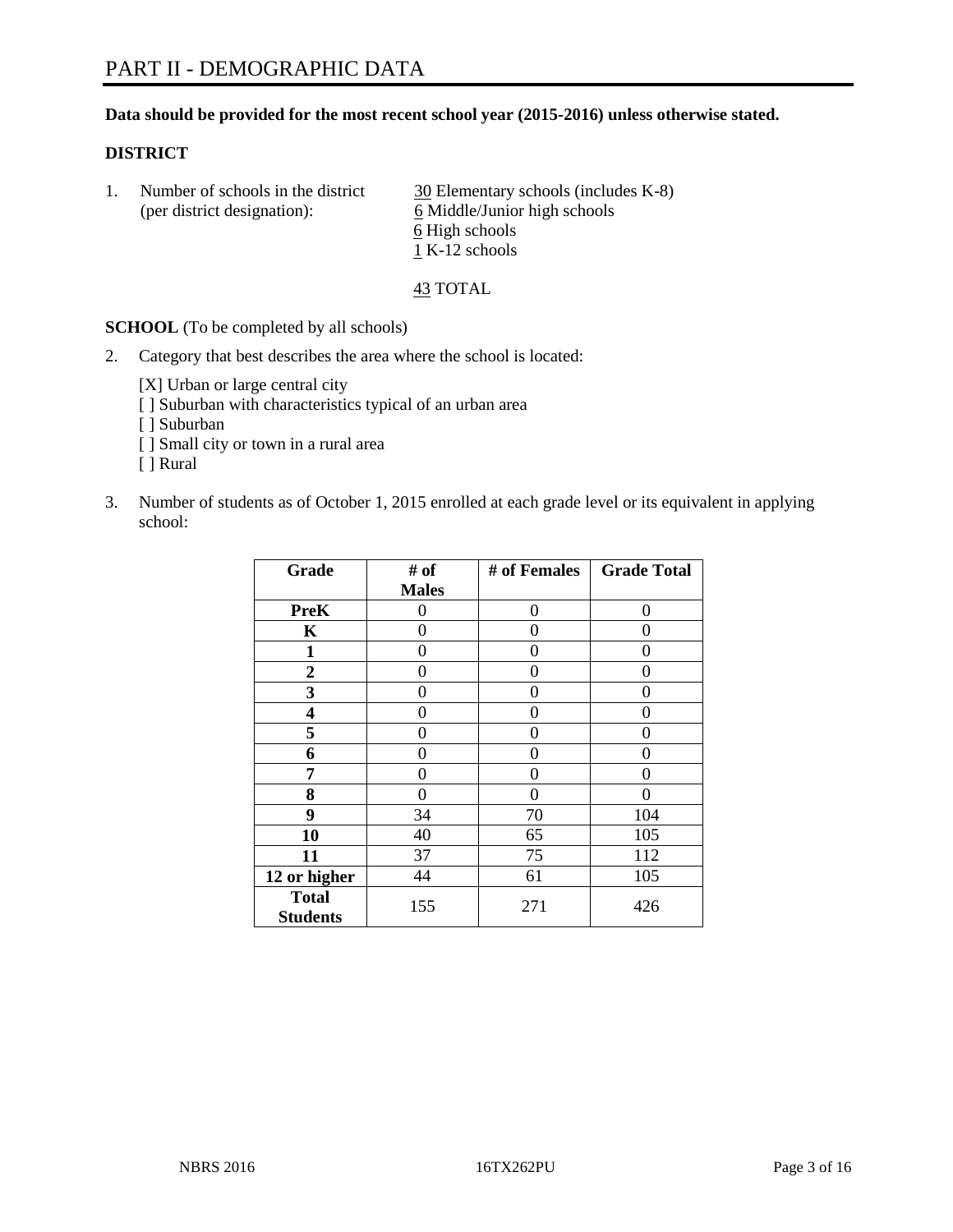the school: 19 % Asian

4. Racial/ethnic composition of  $1\%$  American Indian or Alaska Native 20 % Black or African American 55 % Hispanic or Latino 0 % Native Hawaiian or Other Pacific Islander 4 % White 1 % Two or more races **100 % Total**

(Only these seven standard categories should be used to report the racial/ethnic composition of your school. The Final Guidance on Maintaining, Collecting, and Reporting Racial and Ethnic Data to the U.S. Department of Education published in the October 19, 2007 *Federal Register* provides definitions for each of the seven categories.)

5. Student turnover, or mobility rate, during the 2014 – 2015 school year: 2%

This rate should be calculated using the grid below. The answer to (6) is the mobility rate.

| <b>Steps For Determining Mobility Rate</b>         | Answer |  |
|----------------------------------------------------|--------|--|
| $(1)$ Number of students who transferred to        |        |  |
| the school after October 1, 2014 until the         |        |  |
| end of the 2014-2015 school year                   |        |  |
| (2) Number of students who transferred             |        |  |
| <i>from</i> the school after October 1, 2014 until |        |  |
| the end of the 2014-2015 school year               |        |  |
| (3) Total of all transferred students [sum of      |        |  |
| rows $(1)$ and $(2)$ ]                             |        |  |
| (4) Total number of students in the school as      | 436    |  |
| of October 1, 2014                                 |        |  |
| (5) Total transferred students in row (3)          | 0.016  |  |
| divided by total students in row (4)               |        |  |
| $(6)$ Amount in row $(5)$ multiplied by 100        |        |  |

6. English Language Learners (ELL) in the school:  $7\%$ 

30 Total number ELL

Specify each non-English language represented in the school (separate languages by commas): Amharic, Arabic, Bengali, Burmese, Cantonese, Chin, French, Gujurati, Hindi, Ibo, Mandarin, Mande, Napali, Portugese, Spanish, Swahili, Urdu, Vietnamese, Yoruba

- 7. Students eligible for free/reduced-priced meals: 79 % Total number students who qualify: 336
- 8. Students receiving special education services: 1 %

2 Total number of students served

Indicate below the number of students with disabilities according to conditions designated in the Individuals with Disabilities Education Act. Do not add additional conditions. It is possible that students may be classified in more than one condition.

| 0 Autism                | 0 Orthopedic Impairment                       |
|-------------------------|-----------------------------------------------|
| 0 Deafness              | 2 Other Health Impaired                       |
| 0 Deaf-Blindness        | $\underline{0}$ Specific Learning Disability  |
| 0 Emotional Disturbance | $\underline{0}$ Speech or Language Impairment |
| 0 Hearing Impairment    | 0 Traumatic Brain Injury                      |
| 0 Mental Retardation    | 0 Visual Impairment Including Blindness       |
| 0 Multiple Disabilities | 0 Developmentally Delayed                     |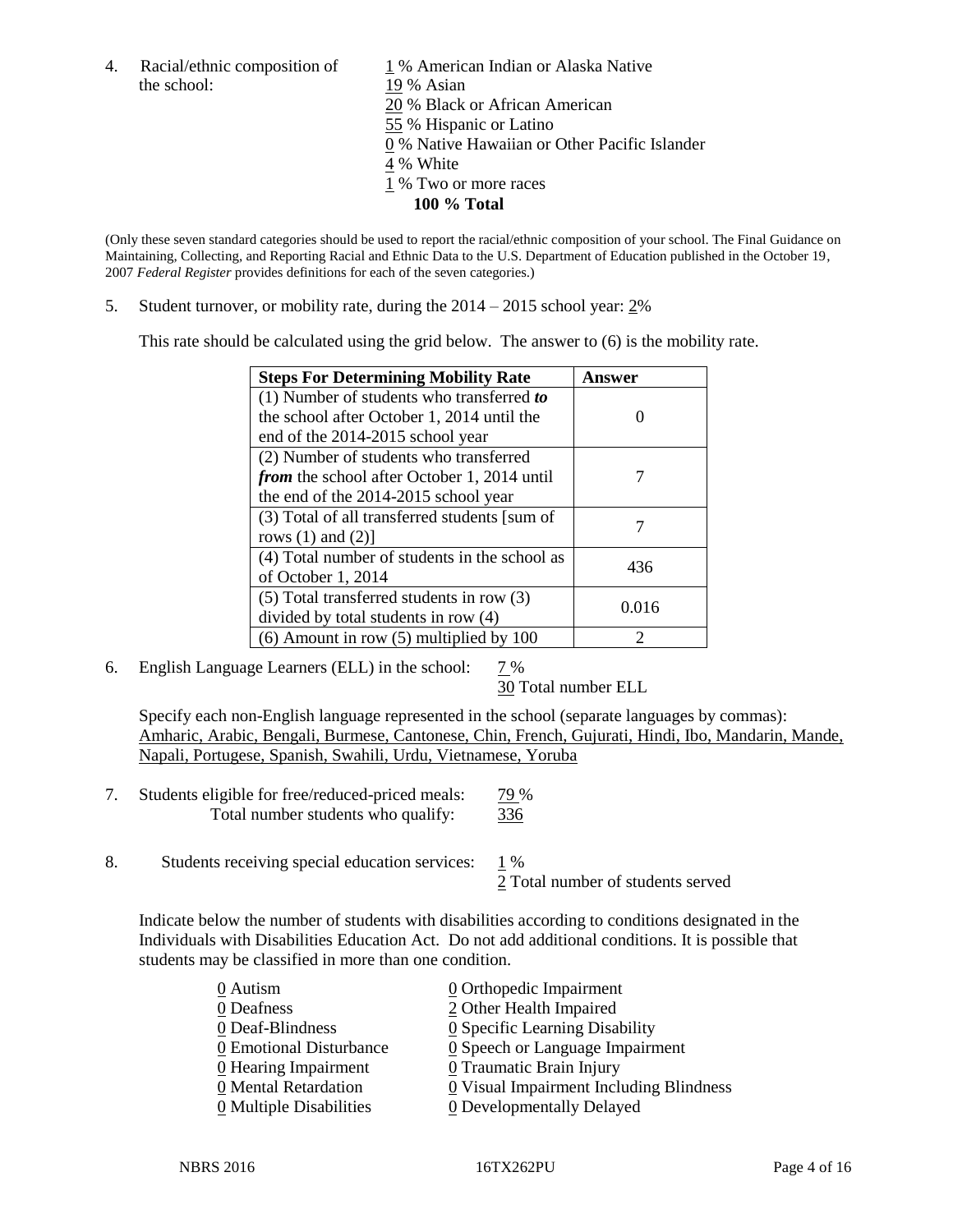- 9. Number of years the principal has been in her/his position at this school: 5
- 10. Use Full-Time Equivalents (FTEs), rounded to nearest whole numeral, to indicate the number of school staff in each of the categories below:

|                                       | <b>Number of Staff</b> |
|---------------------------------------|------------------------|
| Administrators                        |                        |
| Classroom teachers                    | 22                     |
| Resource teachers/specialists         |                        |
| e.g., reading, math, science, special |                        |
| education, enrichment, technology,    |                        |
| art, music, physical education, etc.  |                        |
| Paraprofessionals                     | 3                      |
| Student support personnel             |                        |
| e.g., guidance counselors, behavior   |                        |
| interventionists, mental/physical     |                        |
| health service providers,             | 3                      |
| psychologists, family engagement      |                        |
| liaisons, career/college attainment   |                        |
| coaches, etc.                         |                        |

- 11. Average student-classroom teacher ratio, that is, the number of students in the school divided by the FTE of classroom teachers, e.g.,  $22:1 \qquad 19:1$
- 12. Show daily student attendance rates. Only high schools need to supply yearly graduation rates.

| <b>Required Information</b> | 2014-2015 | 2013-2014 1 | 2012-2013 | 2011-2012 | $2010 - 201$ . |
|-----------------------------|-----------|-------------|-----------|-----------|----------------|
| Daily student attendance    | 98%       | 98%         | 98%       | 98%       | 99%            |
| High school graduation rate | 00%       | 00%         | 00%       | 9%        | 0%             |

#### 13. **For high schools only, that is, schools ending in grade 12 or higher.**

Show percentages to indicate the post-secondary status of students who graduated in Spring 2015.

| <b>Post-Secondary Status</b>                  |     |
|-----------------------------------------------|-----|
| Graduating class size                         | 96  |
| Enrolled in a 4-year college or university    | 79% |
| Enrolled in a community college               | 10% |
| Enrolled in career/technical training program | 0%  |
| Found employment                              | 9%  |
| Joined the military or other public service   | 1%  |
| Other                                         |     |

14. Indicate whether your school has previously received a National Blue Ribbon Schools award. Yes No X

If yes, select the year in which your school received the award.

15. In a couple of sentences, provide the school's mission or vision statement.

AECHS will maintain an environment to ensure students reach high levels of academic achievement and college readiness through a comprehensive system of instruction and support.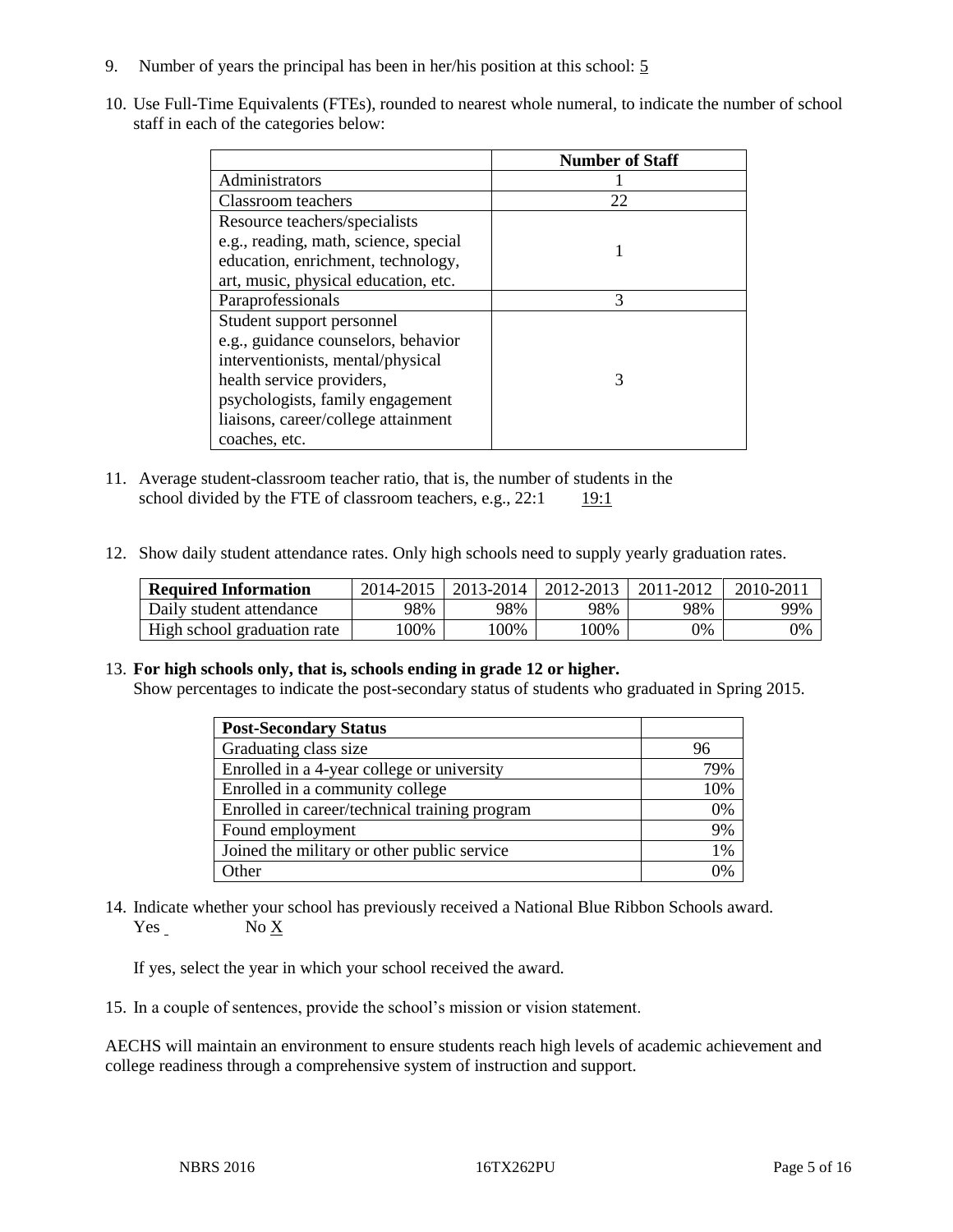16. **For public schools only**, if the school is a magnet, charter, or choice school, explain how students are chosen to attend.

Alief Early College High School has a weighted lottery system that favors students who are at risk or part of the targeted subpopulations such as those who are historically underrepresented in college courses (first generation college goers, students of low socio-economic status, African American, Hispanic). Information is presented at all Alief middle schools. Interested students and their families attend information nights at AECHS. Interested students apply; applications are reviewed, and students are chosen from that pool of students who meet requirements.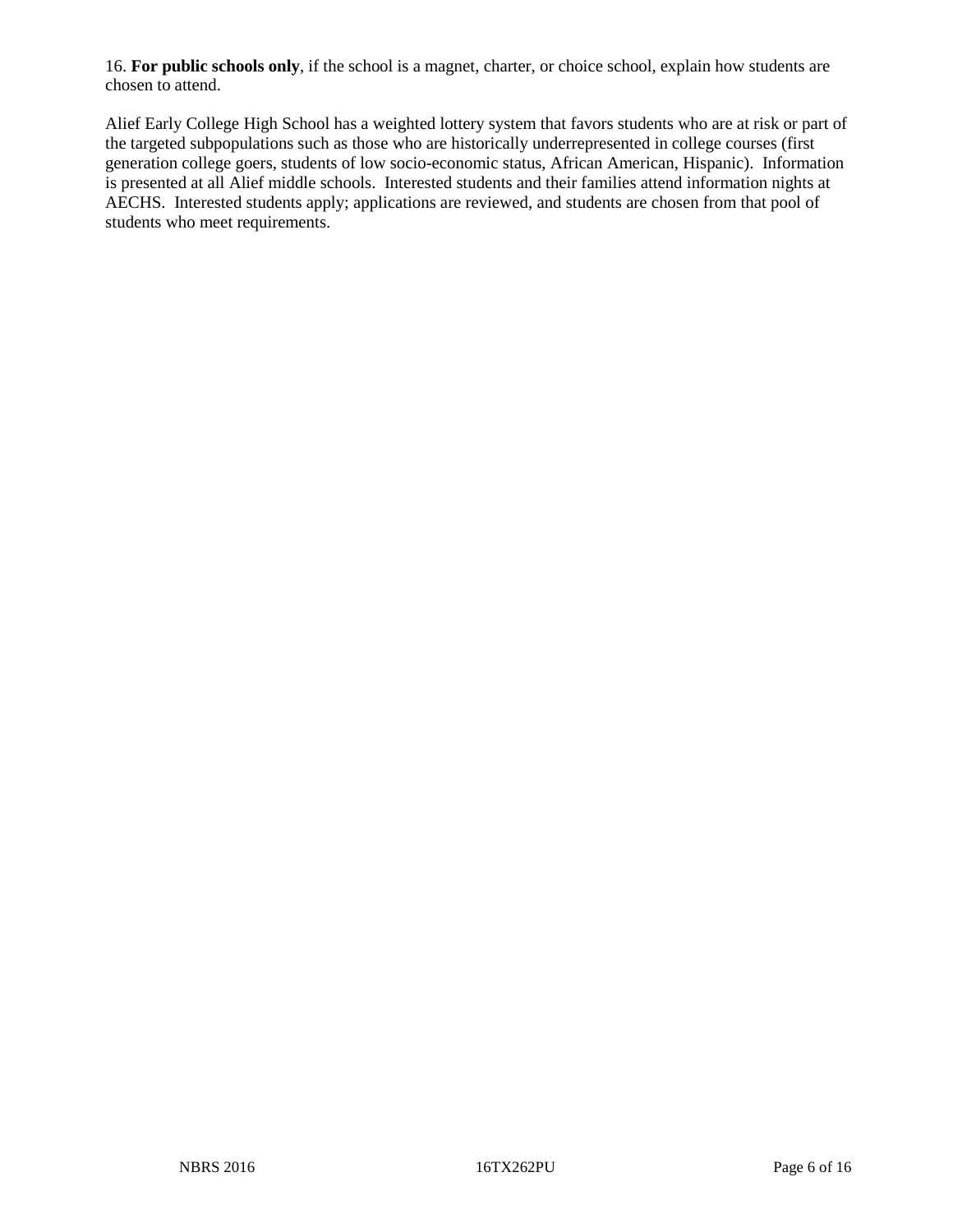# PART III – SUMMARY

Alief Early College High School (AECHS) believes that every young person needs a postsecondary credential to thrive in today's world. Staff is committed to the idea that the Early College System is an innovation that can provide traditionally underrepresented youth with a path to and through college through rigorous, supportive learning environments that blend high school and the first two years of college. Systems are in place that strive to remove the academic, psychological, and financial hurdles that prevent too many students from entering and succeeding in college. School data and students' accomplishments serve as proof that this vision is achievable.

AECHS works to achieve its vision in the midst of a large, urban, diverse district - Alief ISD. AECHS is one of 43 campuses in the district located in Houston, Texas. With a student population of 47,000, Alief serves the most ethnically diverse community of its size in Texas with more than 80 languages spoken.

AECHS is committed to serving students underrepresented in higher education, thus the school recruits lowincome students, racial and ethnic minorities, and first-generation college goers. Admission is not based solely on prior academic performance. School demographics reflect those of the district. Attendance rates are high, drop-out rates are low, and all staff is highly qualified and English as a Second Language (ESL) certified.

AECHS opened its doors in the fall of 2009 with 11 staff members and 100 students. Currently, AECHS has 30 staff and 426 students. In May of 2016, the fourth class of seniors will graduate. The school is located on the Alief Campus of Houston Community College (HCC). AECHS staff works closely with HCC staff, including a representative on the decision making council. Support from the district, the Texas Education Agency (TEA), the Texas High School Project, and Regions IV and XIII of Texas helps sustain AECHS. External and internal coaches provide sustainability of the early college curricular focus known as the Common Instructional Framework (CIF). AECHS and HCC work together to provide each student with the opportunity to graduate with an Associate's Degree of Arts or Science or to be core complete. Last year 78% of students achieved this status. All students graduate with some college hours and experience. AECHS has received distinctions from the State of Texas in Reading, Math, Science, Social Studies, Student Progress, and Closing Performance Gaps.

All students are engaged in a comprehensive support system that develops academic and social skills as well as the behaviors and strategies necessary for college completion. Academics are supported through the CIF, the Rounds Process, and tutorials; college readiness skills and behaviors are supported through Advancement Via Individual Determination (AVID) classes.

Professional development for implementation of the CIF is provided each year for both new and returning staff. The CIF is composed of researched based strategies that encourage student-centered learning and higher level critical thinking skills. For several years now, the school motto has been "Every day, in every class, every student will think, read, write, and talk." Each semester one of the strategies is chosen as a focus for instruction. For example, focusing on Writing to Learn has resulted in great success. As the focus each year for the past four years, writing is taking place in every content class, from English Language Arts to Physical Education. Teachers are trained on strategies for both high and low stakes writing. Common rubrics are used to measure student progress. End Of Course (EOC) writing scores have improved because students are given multiple opportunities to practice clear writing. Staff reflect on their teaching through the Rounds process. Rounds is a system of teacher initiated questions on classroom practices – teachers helping teachers in a non-judgmental system of observations and feedback. With teachers focused on collaborating through Rounds, teaching practice is constantly improved along with student success. There is no complacency at AECHS.

Tutorials are provided by all teachers every Tuesday, Wednesday, and Thursday after school. A very specific tutorial program called Tier has been created for the freshmen as the transition from a regular middle school to an early college high school is a tough one. Through Tier, all students are assigned to mandatory tutorials based on their grades at each three week progress report, and their progress is tracked.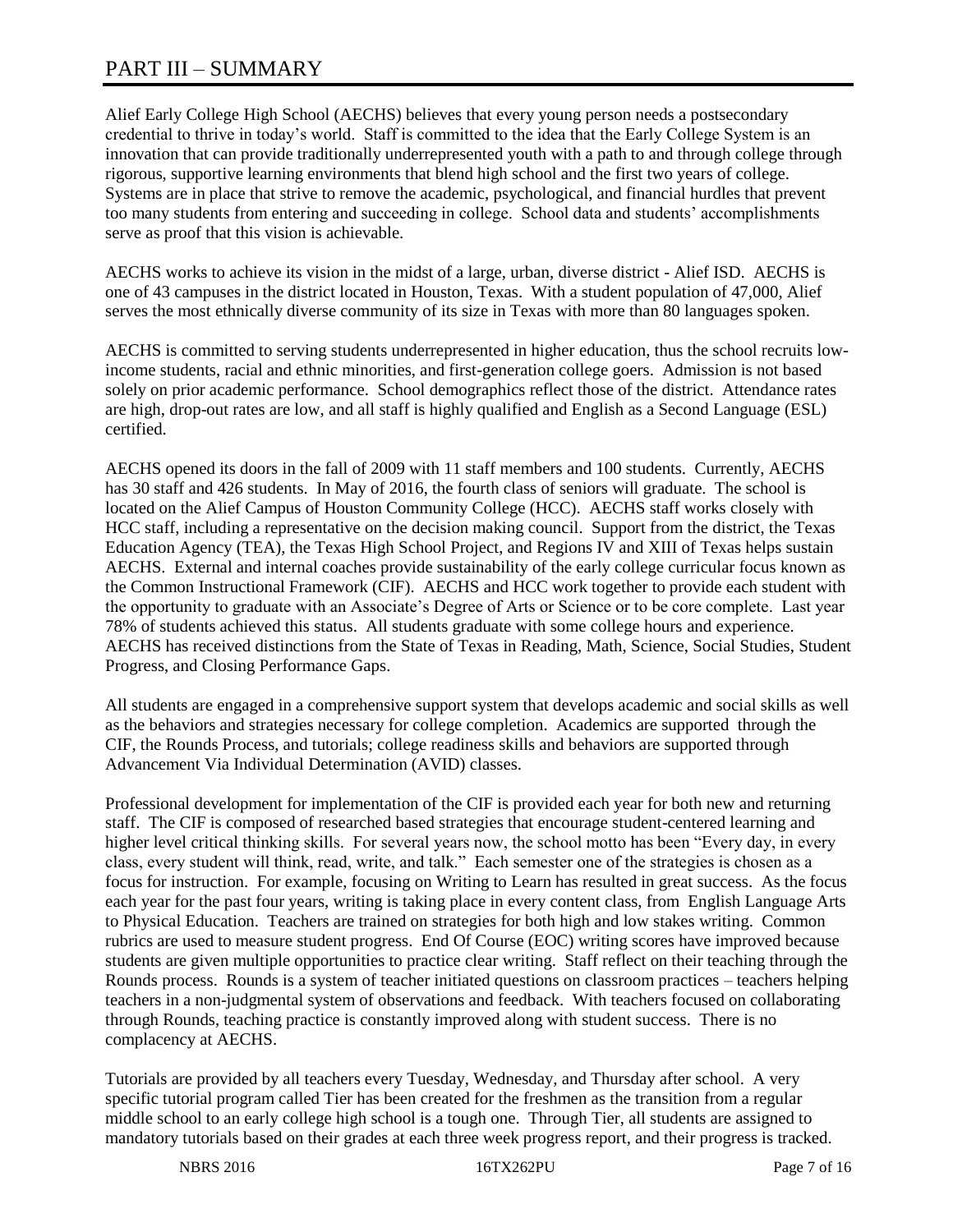When grades improve sufficiently, a freshman may be released from that tutorial. Most students, even when released from mandatory tutorials, continue to attend the tutorials of their choice. Specific tutorials for topics such as Texas Success Initiative (TSI), EOC standards, and PSAT/SAT are also offered.

The cultural development of students is promoted through clubs and organizations such as the Muslim Student Association, African Student Association, International Film Club, and Philosophy Club as well as school and community events like the Lunar Festival, Multicultural Celebrations, and Talent Showcase. Students' physical well being is supported through an action based Physical Education (PE)/Health Texas curriculum as well as school wide activities such as Flag Football, Dodge Ball, Basketball, and Soccer.

AECHS has created a college going culture through a nationally known and recognized college readiness program (AVID) which supports the behavioral and emotional well-being of students with college exploration lessons, team building activities, and real world exposure on college and workplace field trips. Staff agree that without AVID, student success rates would not be as high.

AECHS is proud of its students and their accomplishments and of the staff who have provided the tools, skills, and knowledge necessary to pave a smooth road to college for all students.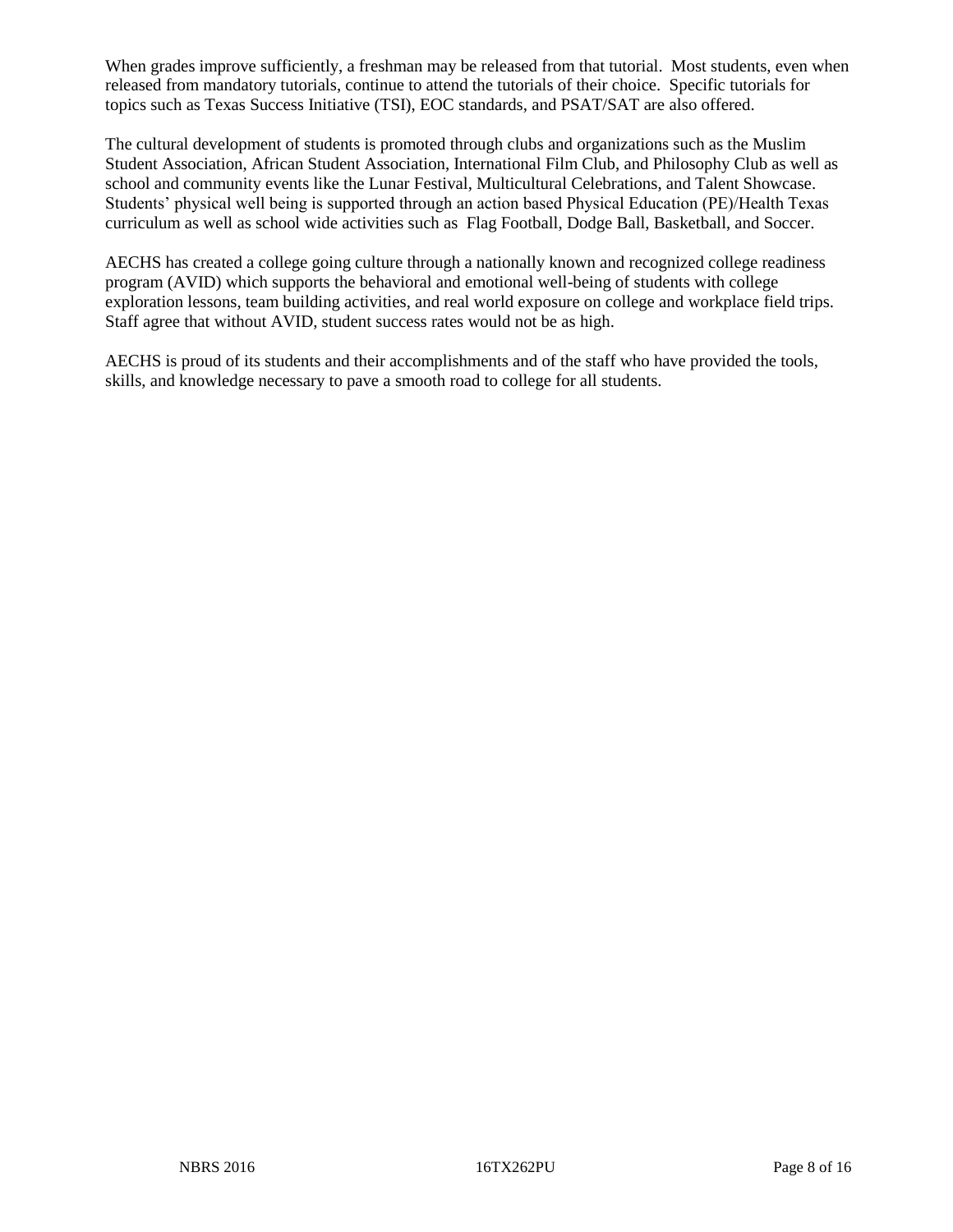# 1. Core Curriculum:

All teachers follow a pacing guide created specifically by district specialists to align the Texas Essential Knowledge and Skills (TEKS) with the content ensuring that all content is covered in the time allotted. Foundational skills are identified as supporting or readiness skills in all the pacing guides. Teachers' adherence to these guides provides students with content to acquire the necessary foundational skills. Vertical teams meet regularly to ensure that support and readiness skills are taught in order to prepare students for the next level. The CIF is used to make sure the TEKS-based content is accessible to students of all skill levels. Reading/English Language Arts (ELA) equips students with critical thinking, reading, and writing skills to meet the rigor of college level curriculum while simultaneously preparing students to pass the EOC and the TSI to gain admission to HCC by the end of their sophomore year. Students practice reading and writing skills with a variety of genres from a multi-cultural selection of texts. Students exceed the district and state EOC averages, and approximately 85% of sophomores have passed the ELA TSI. Collaborative learning, book studies, analytical, expository, and persuasive writing, and scholarly discussions arm students with the necessary skills for success. Students performing below level are either placed in a year-long reading/writing support class or are assigned to one-on-one tutorials for more strategic skills practice. All students are aware of their personal level of performance through analysis of their District Common Assessment (DCA) data. Those performing above level may still identify areas needing improvement, and can attend tutorials to enrich these skills or participate in University Interscholastic League (UIL) Writing competitions.

The Mathematics Department uses TEKS-aligned pacing guides that set foundational skills to assist students with cultivating an attitude that embraces challenges coupled with the tenacity to process and overcome those challenges. Peek into any one math classroom on any day and students are actively engaged in collaborating, deliberating, and annotating. Students participate in debates about the rationality of their solutions, using persuasive skills to sway their peers that their methodology for solving a problem is sound. They are also prepared to defend their method when questioned. Students experience project based learning which is interdisciplinary, career oriented, and integrated with real world concerns and practices. A math skills class is offered to students who are identified as needing extra support so that they may excel in their regular math class. Math teachers conduct TSI reviews for sophomores to help them gain entry to HCC, opening up math and science options for their schedules. Extra-curricular activities such as The Sea Perch Robotic teams are available for those students who excel in both Math and Science.

Social Studies TEKS-driven pacing guides foster dimensional teaching where each day reading, writing, collaborating, and inquiry are embodied. AP and Pre-AP courses span the curriculum from American and World History to Human Geography and Micro-Macro Economics. Special topics in social studies elective classes include Street Law, the Holocaust, History Through Film, and Civil Rights among others. Students are taught critical thinking and analytical skills, preparing them for the future with the understanding that it is acceptable to ask questions on topics that impact them as 21st century learners, as learning from the past is necessary to make a better future. For students who struggle with foundational skills, or just need to review for a test, Social Studies is famous for their "Down and Dirty" review sessions. Through these afterschool sessions, content is summarized, and areas of concern are further developed. Students performing above level are placed in AP classes and prepared for the AP exams through more in-depth research and writing practice.

Science adheres to the strict academic standards set by their pacing guides, and the TEKS and College and Career Readiness Standards are the learning foundations. Following the early college model, the rigorous science curriculum not only focuses on the acquisition of foundational skills but uses the process of scientific inquiry to solve problems with real-world applications. Meaningful learning and building conceptual understanding are the result of consistent use of the CIF. The 5-E (engage, explore, explain, elaborate, evaluate) lesson design incorporates higher-order thinking skills and ensures the development and mastery of 21st century skills. Struggling students are supported through mandatory tutorials while lesson differentiation, enrichment activities (e.g., Science, Technology, Engineering and math (STEM) challenges,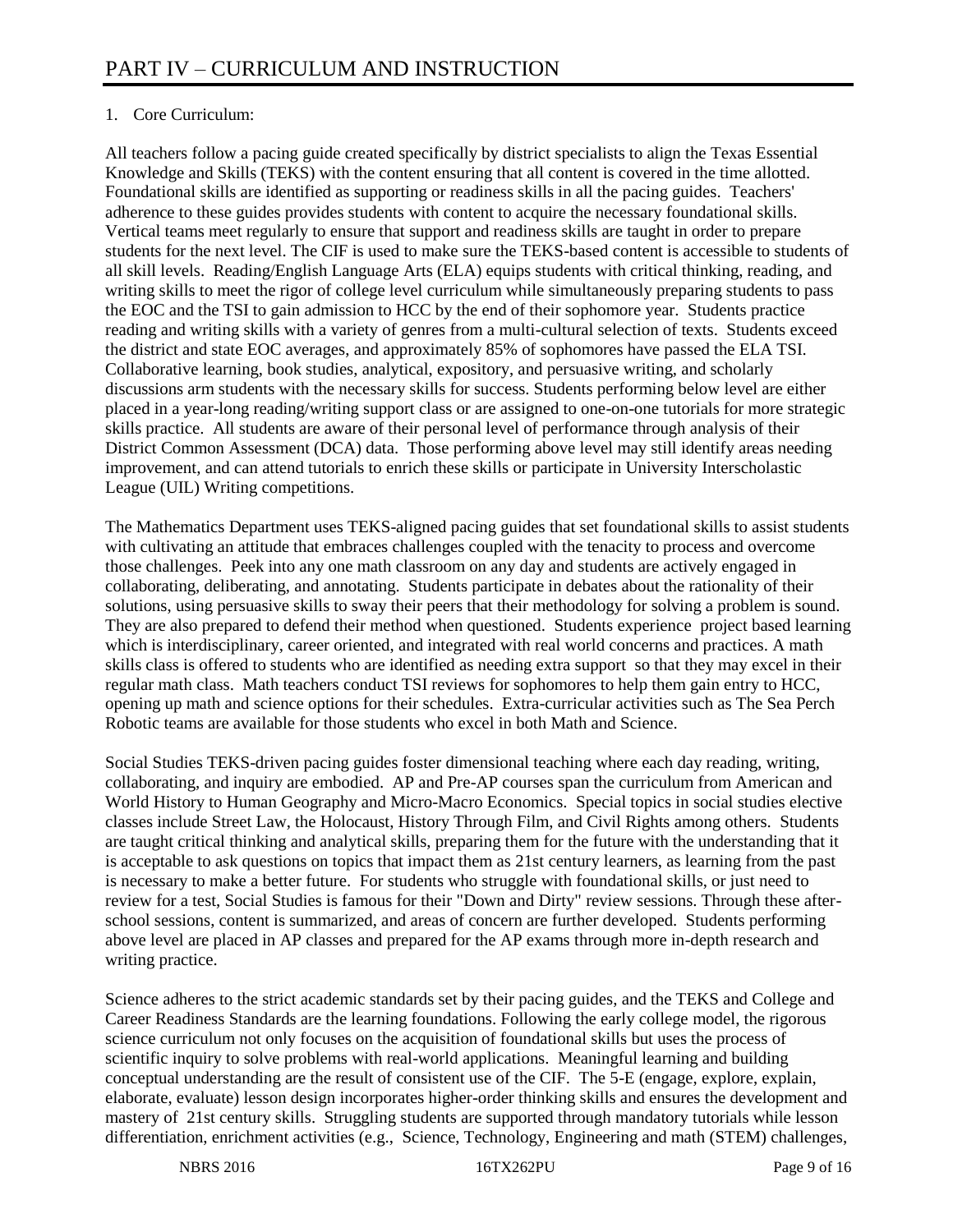Science UIL, field trips, etc.) and effective integration of laboratory experiences in classrooms are effective in challenging even the highest level students. In addition to the TEKS, AECHS's learning standards are based on the College Readiness Standards. To achieve these performance expectations, all classes at AECHS are Pre-Advanced Placement, Advanced Placement (AP) or dual credit. AECHS' curriculum is specifically geared towards preparing all students for college entrance by the end of their sophomore year.

## 2. Other Curriculum Areas:

All students are required to have one credit of Fine Art in order to graduate from high school. Many students have already earned Art or Theater Art credit in middle school. Those students still needing a Fine Art credit may take Art History, Art Appreciation, Music History, or Music Appreciation through dual credit partnership with HCC. Art classes are based on AP art standards which are derived from the TEKS and College Board Standards. These courses offer students a variety of field trips to area museums and performances. An Oral Interpretation class is also taught at AECHS. By following the TEKS, the cultural development of students is fostered by the study of literature and its presentation which is integral to understanding the cultural aspects of a society. Students in Oral Interpretation will select, research, analyze, adapt, interpret, and perform literary texts as a communication art. Individual or group performances of literature will be presented and evaluated. This class is the foundation for the Speech and Debate program which has 40+ members. Four students will be competing in the State Finals in Duo Interpretation, Dramatic Interpretation, and Poetry Interpretation.

The Health and PE department at AECHS plans lessons that will support the TEKS. These standards are taught using the Common Instructional Framework and AVID strategies to not only ensure college readiness, but to include life lessons that support health and success in all aspects of life. All students must earn credit in Health and PE in order to receive a high school diploma. At AECHS, the PE/Health teacher employs action based learning strategies which follow the TEKS so students will exhibit a physically active lifestyle and understand the relationship between physical activity and health throughout their lifespan. The workout room is open before and after school for students who want to increase their fitness and health levels or who need to complete assignments. Fitness challenges are offered throughout the year for students and staff alike in order to promote wellness.

AECHS follows the TEKS-based pacing guides for the teaching of foreign languages. The foreign language program consists of French and Spanish languages. Classes range from the novice level to Pre-AP Level III to AP level classes for all students grades 9-12. All students must graduate with a minimum of two credits of foreign language. Students are encouraged to earn additional credits of foreign language to be eligible to receive an endorsement in Humanities on their diploma. Native speakers are able to take Credit by Exam in Spanish during the Summer Bridge Program before their freshman year.

All students, grades 9-12, must earn a technology credit in order to receive their high school diploma. Business Information Management is the course taught at AECHS to fulfill this requirement. All students are expected to meet the TEKS as well as earn the following certifications: Microsoft Office Specialist Certification in Word 2010, Excel 2010, PowerPoint 2010, Excel Expert 2010, Word Expert 2010, and Access 2010. Students who pass all exams will receive the Microsoft Office Specialist Master Certification. Technology is used to enhance lesson plans in all content areas through the use of laptops, ebooks, podcasts, and classroom communication software to name a few. The technology program is further boosted through student participation in the STEM Club, Robotics Club and Sea Perch Competition. This past year, AECHS was designated as a STEM Academy member by the Texas Education Agency. As a result, students and staff have many opportunities to participate in STEM related activities involving NASA, Texas A&M Galveston, and Women in Engineering. Further, students may take dual credit courses in Computer Science and Engineering and may join the HCC STEM Club.

# 3. Instructional Methods and Interventions:

Instructionally, the most important method employed is the Common Instructional Framework (CIF), a collection of six strategies to not only ensure success for struggling students, but to enrich the learning of above level students. Through the CIF students of all skill levels can be moved to a state of college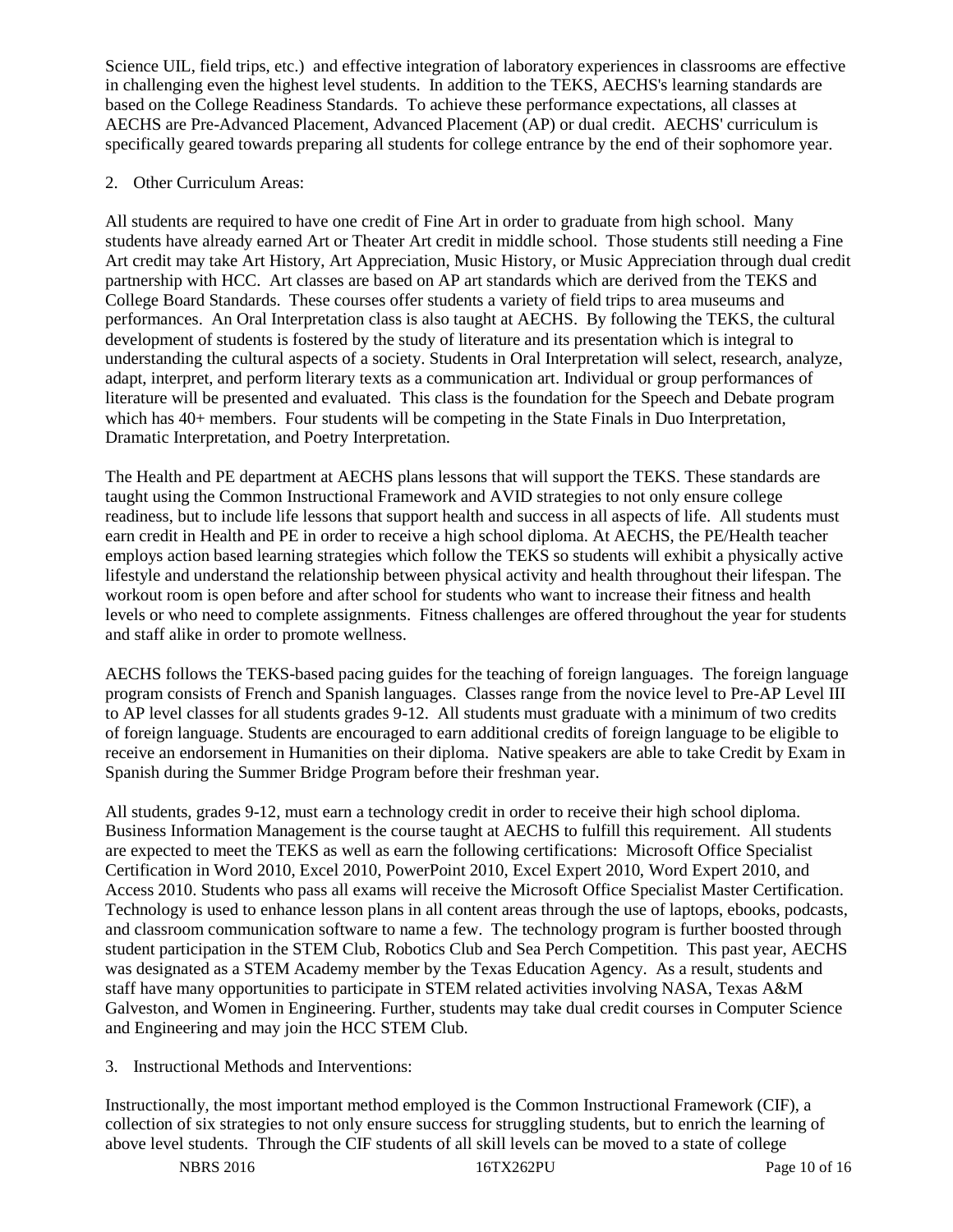readiness. In Collaborative Group Work, students are brought together in small groups for the common purpose of strategic learning. Writing to Learn allows all students to develop ideas, critical thinking, and writing skills. Questioning challenges students and teachers to use good questions as a way to open conversations and further intellectual inquiry. Scaffolding helps students connect prior knowledge and experience with new information and ideas. Classroom Talk creates the space for students to articulate their thinking and strengthen their voice. Finally, Literacy Groups provide students with a role-based structure to understand a variety of texts. These strategies work well, especially for English Language Learners (ELL) and Special Education students.

Here is one example of how the CIF can work to facilitate student discovery and learning. It was observed by the English department that students wrote far too many run-on sentences and sentence fragments. They were not clear on the composition of a sentence, yet surely they had heard this basic information before. Enter the CIF. Using Collaborative Group Work with the strategic goal of discovering the definition of a sentence, a plan was established whereby each student in a group wrote down two sentences of any kind. Using Classroom Talk and Questioning strategies, students threw out any examples that were doubtful. The remaining sentences were posted around the room. The teacher asked the guiding question: What things are common to all these written lines? A gallery walk was performed with students taking notes and coming back together for discussion and consensus. Each group was asked to limit their list to the three most important things. After short presentations by each group, the students had created their own definition for a sentence: it has a subject and a verb, and it makes sense. One student remarked, "Why didn't you just tell us that? It took us 45 minutes to figure it out." The teacher responded, "Someone has been telling you that since the first grade, but it didn't sink in. Now that you've discovered this for yourself, you will never forget it." Writing improved across all content areas, and if it did slip, there was a ready rubric in each student's mind that a gentle reminder could loosen, so a student could check and correct their own work.

As a STEM designated school, project based learning is also utilized across content areas, but far and away the most important front line instructional method is the CIF, ever ready to facilitate student learning through discovery via the practice of college readiness skills.

4. Assessment for Instruction and Learning and Sharing Assessment Results:

As a high performing school, careful monitoring of student performance is used to maintain high levels of achievement. This process starts before the school year begins. The district brings high school campuses together in August to look at school data. EOC and demographic data are studied using various protocols to produce a Needs Assessment, along with an improvement plan and a way to implement and monitor that plan. This school year did not reveal any one sub-population for which mandatory steps had to be taken. However, EOC data revealed that ELL students had a 76% passing rate for reading versus the whole population with a 95% passing rate. This was seen as an issue to be addressed. It was incorporated as part of the Needs Assessment attached to the Campus Action Plan (CAP). A strategy to address this need was included in the CAP and is being monitored. To help this population, AECHS established a Reading Support class, identified the ELL students needing that support, and is monitoring their progress through District Common Assessments (DCA) data, grades, classroom assessments, and teacher observations. Freshmen and sophomores take this support class in addition to their English class which affords them twice the class time to learn, discover, and practice reading skills. The class is small, so the teacher can give ample one-on-one conferencing time.

In addition to EOC data, DCAs - which are usually released EOC exams - and the data they generate in the data management system are crucial to identifying students who need help. With this data, any teacher can pull up a tutorial list by objective with student names. Quintile reports can give a quick visual showing who needs help. Students can view their own data and make plans to attend a tutorial that gives practice where they need it. This gives students a chance to take some responsibility for their own learning, a skill they will definitely need in the college setting.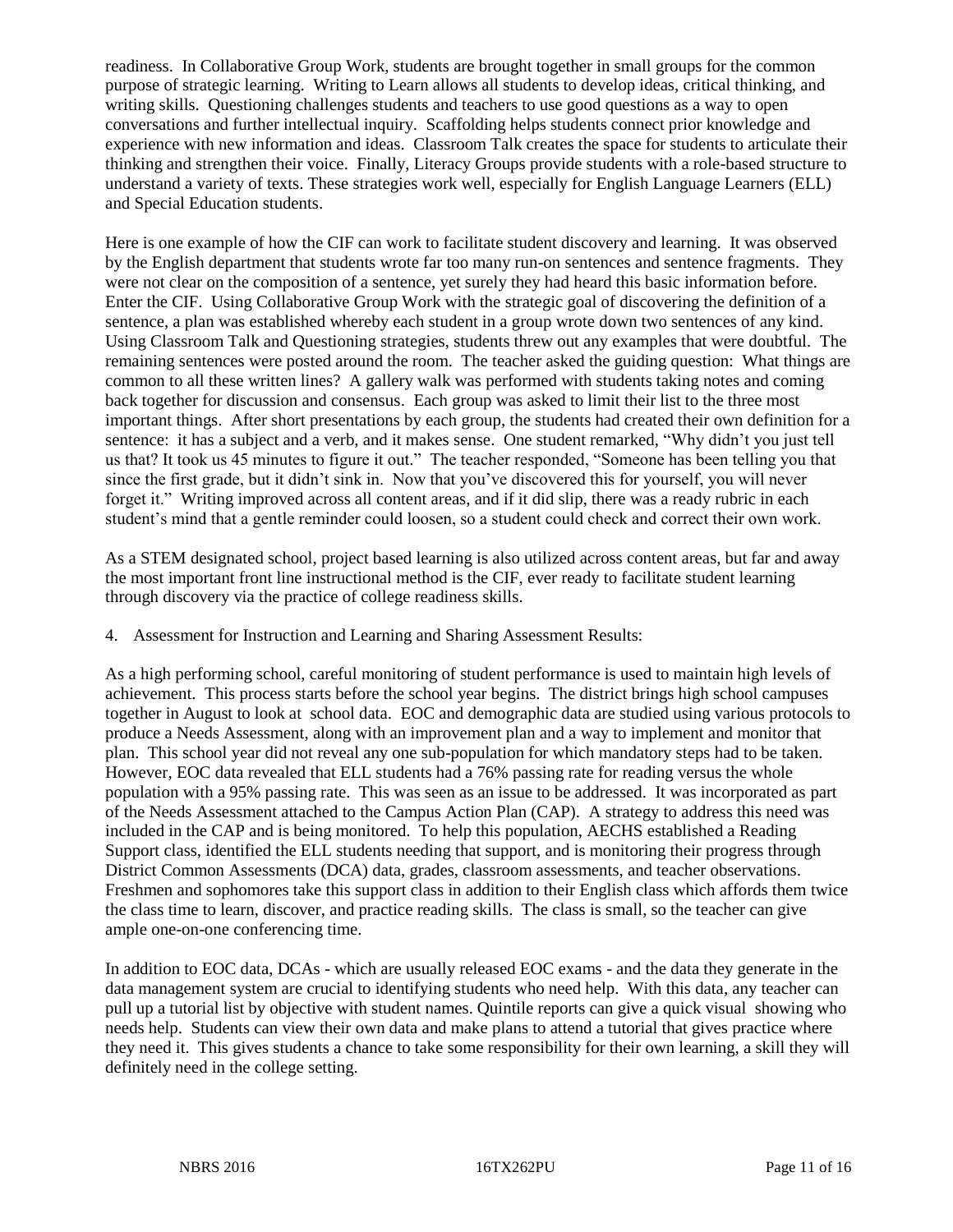Every Friday teachers meet as a Professional Learning Community (PLC) to examine data and student work to determine the direction of instruction by grade level, content, or across content areas. These meetings result in either changes in instructional focus or behavioral interventions, peer mentoring, or parent conferences.

Assessment data is not only shared among teachers and students but with parents. Parents are part of the Site-based Decision-making Council (SDC) process, and all parents are invited to events where everything from the School Report Card, to the latest achievements, and the many individual student successes seen each year is shared.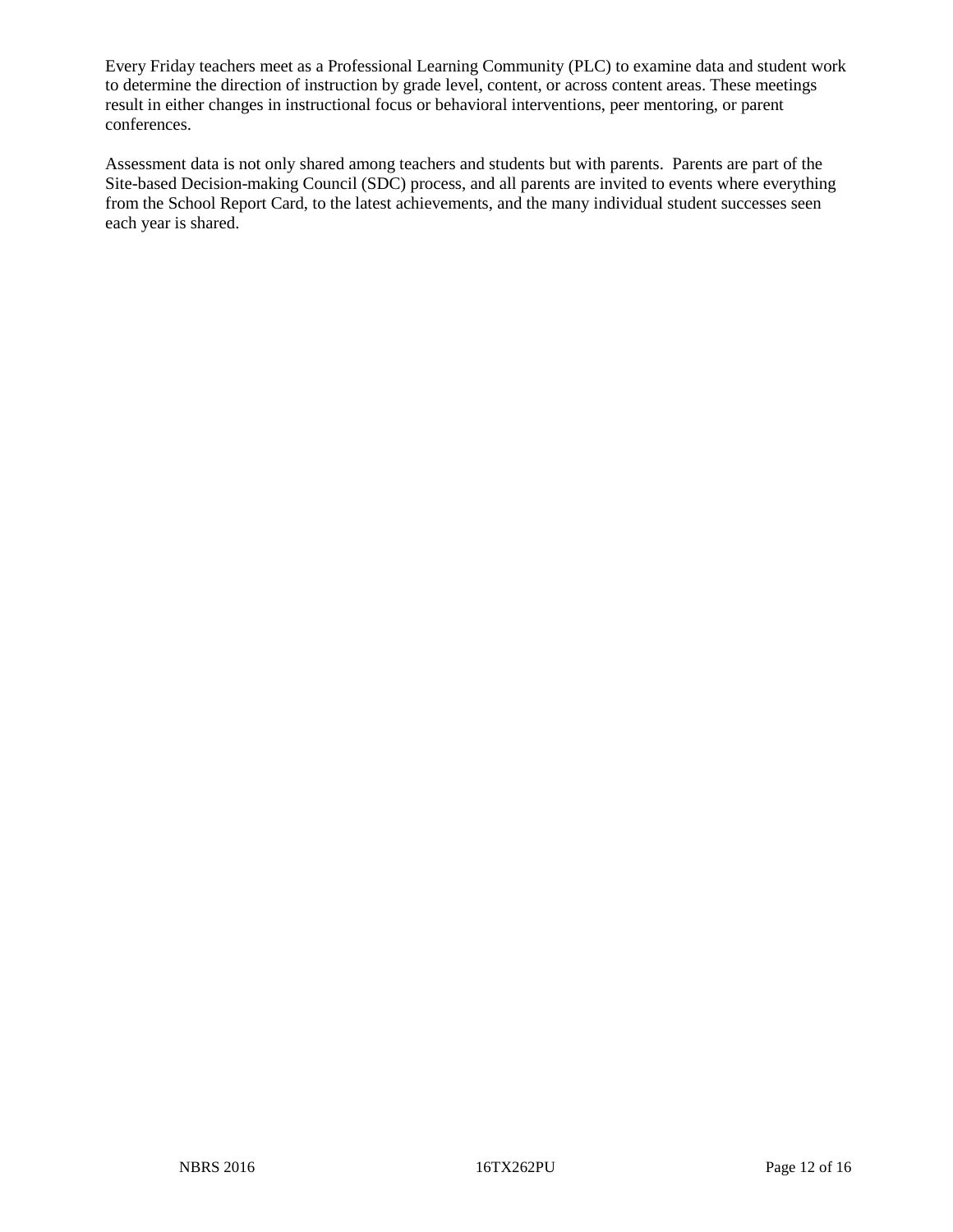## 1. School Climate/Culture:

At AECHS, engaging and motivating students starts before they even begin their freshman year by offering a mandatory three week Knights Training Camp in the summer. During this time, students are introduced to AVID and begin learning the AVID academic strategies, meet AECHS teachers and counselors through various instructional activities, and most importantly, begin team building and fellowship activities with their fellow students. Attending Knights Training Camp lessens the apprehension of transitioning from middle school into high school. Students hear from older students who talk of their own struggles and successes, and motivate and educate incoming freshmen to seek help and support when they need it. They are reassured that success is possible in this rigorous environment.

The school's small size allows staff to develop meaningful relationships with students. These positive relationships create an environment in which the academic, social, and emotional needs of students can be met. These relationships help staff to identify potential problems, and provide support such as counseling, or participation in the peer mentoring program. Counselors help students see the big picture by working with them on their high school and college plans. The district's College Liaison Counselor also provides college transition advice on a weekly basis. In every classroom, AVID and CIF strategies, along with action based learning and project based learning, keep students engaged academically, and provide a student-centered learning environment. A variety of clubs and organizations enrich the students' environment with opportunities for learning, competition, service, and fun.

AECHS faculty is provided weekly opportunities and time to meet, collaborate, and work closely together across content areas to help all students achieve success. Every teacher understands that working at AECHS is more than an obligation; the desire to serve students must be with their entire heart and soul. Teachers are supported with professional development and frequent celebrations, both personal and professional. Many take a leadership role in campus decision making processes. In fact, in a recent survey cited in the Houston Chronicle, AECHS teachers were ranked Number 3 in the Top Ten Best Teachers in the Houston area. Whether engaging in professional development inside or outside the district, school wide book studies, sponsoring clubs/organizations, or implementing AVID/CIF strategies in their classroom with fidelity, the devotion of this teaching staff to one another and to the students is a major reason for their success.

2. Engaging Families and Community:

As an Early College High School, the importance of communication among all stakeholders is understood. AECHS takes pride in playing a fundamental role in supporting the success of students through creating an effective line of communication for parents both inside and outside of the school. Even on the application to attend AECHS, parents are asked to outline their expectations of their child's learning experience so the school can aid students as much as possible.

Alief Early College values their family and community partnerships as they work collaboratively to ensure student success. Parents, business partners, and all other stakeholders are encouraged to participate in the Site-based Decision-making Council (SDC). Therefore, parents and stakeholders share their opinions on many important issues before decisions are made. The FAME (Families Actively and Meaningfully Engaged) committee works with the VIPS (Volunteers in Public Schools) coordinator to help plan and coordinate parent events throughout the school year such as Open House, New Student Orientations, 8th Grade Parent Night, Honor Roll Celebrations, Talent Shows, FAFSA Night, College Visits, Signing Day for incoming ninth graders, community service events, and Family University for parents, students, and volunteers.

In order to work together, it is very important to use the tools and resources to keep communication open and effective. First of all, the Family Engagement Policy and Parent/School Compact are distributed at the Ninth Grade Signing Day, Open House, and through materials sent home on the first day of school.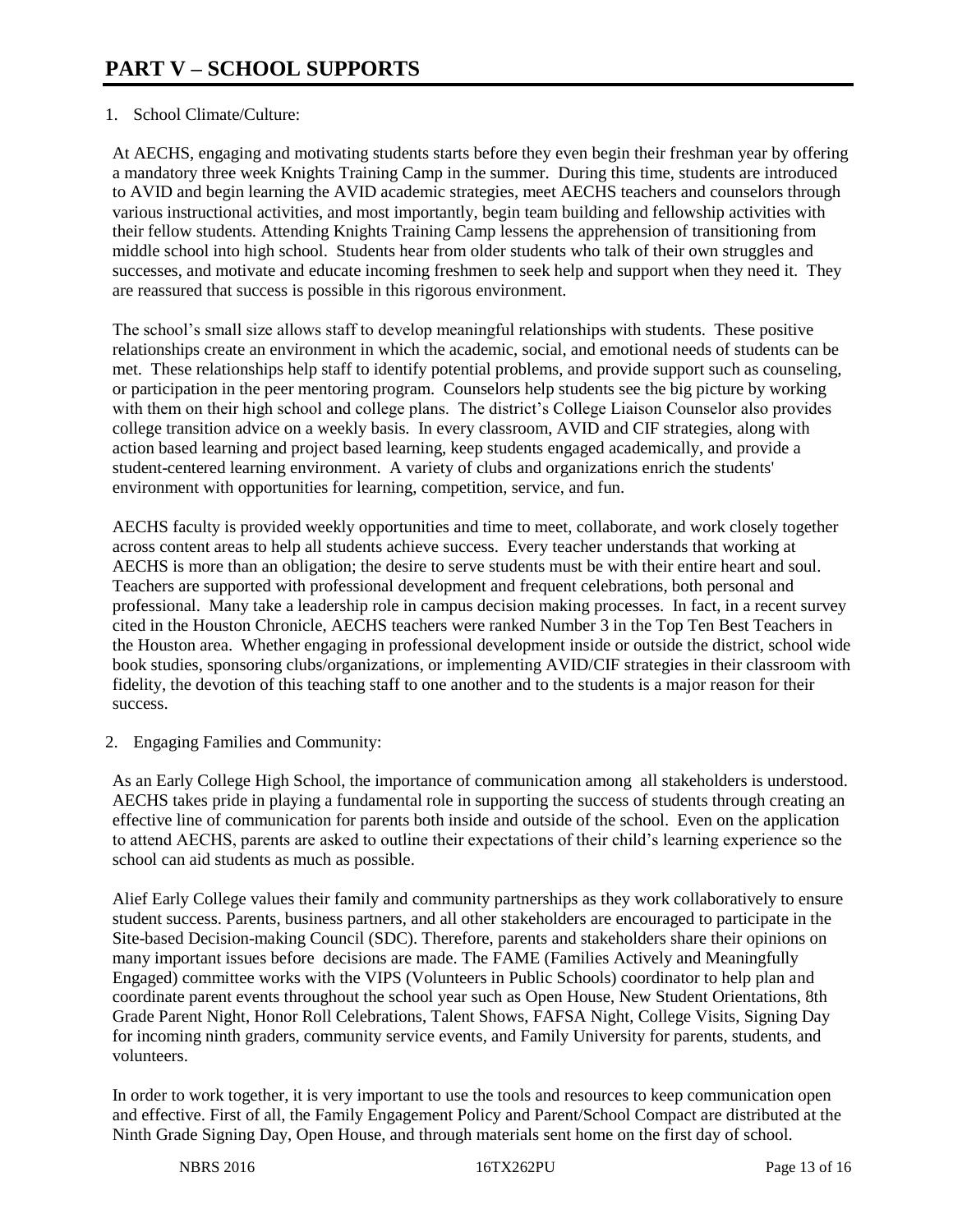Whether correspondence from the school is sent through mail, by phone, e-mail, parent access portals for grades and college application status, or the school's web page, AECHS does whatever is necessary to communicate and collaborate with all of stakeholders. From the moment staff meets with parents for the first time at New Student Orientation to the embraced at graduation, the importance of working together as a family is highly valued.

Another area where AECHS excels is in the area of community involvement. Student volunteers have been cited by the City of Houston for their outreach efforts in the Alief community. Examples include participation in the Alief International Parade, the Partnerships for the Advancement and Immersion of Refugees (PAIR) program which serves recent immigrants, the Community Outreach Missions Education Team (COMET) program which serves elementary age students after school in area apartments, and the Galveston Bay Clean Up event. AECHS is rated exemplary in its number of volunteers and hours.

### 3. Professional Development:

 AECHS holds to the belief that "Students should be reading, writing, thinking, and talking in every class, every day." For students to be successful in any subject, they must fully understand the learning process. To implement this with students, teachers must have a deep and engaging instructional tool kit from which to put this into practice. Thus, ongoing professional development is essential to success. The district generously provides Content Coordinators for all core subject areas whose job is to ensure that the TEKS are implemented in all classrooms. Content coordinators conduct workshops throughout the year to familiarize teachers with the pacing guides and the TEKS for that content.

Early College High Schools promote the use of the Common Instructional Framework which focuses on six learning strategies: Collaborative Group Work, Writing to Learn, Questioning, Scaffolding, Classroom Talk, and Literacy Groups. AECHS is an all AVID School: every student in every grade is enrolled in AVID which promotes the WICOR (Writing, Inquiry, Collaboration, Organization, Reading) strategies. In addition, this year AECHS joined two middle schools as a TEA designated STEM Academy which promotes Project Based Learning (PBL). PBL guides students in inquiry that encourages them to solve a problem or meet a challenge by focusing on products or tasks that require research, writing, discussion, and oral presentation. The similarities of the AVID, CIF, and PBL instructional strategies serve teachers well when seeking to meet the goal of "reading, writing, thinking, and talking in every class, every day." Therefore, teachers consistently attend professional development that aids in their knowledge of these systems and how to best put them into effect in their classrooms.

Also, all 9th and 10th grade core subjects are Pre AP or AP. The school Instructional Leadership Team (ILT consisting of Principal, Counselors, Instructional Coaches, Department Chairs) determines the instructional focus for the year by reviewing the annual data at the district Data Days training held each summer. For example, this year it was determined that based on data, the focus should be on Writing to Learn. Then, Instructional Coaches (who are also full time teachers) provide ongoing curriculum and instructional support by highlighting best practices in that area at all staff PLC meetings. Through cycles, all teachers will participate in AVID, AP, CIF, and PBL training provided by district and/or out of district trainings and area, state, and national conferences. Further, AECHS is part of the Greater Houston Early College High School (ECHS) Consortium which provides ongoing training opportunities unique to Early College High Schools. AECHS teachers serve as role models to their students by pursuing worthwhile professional growth and development valuing continuous learning.

#### 4. School Leadership:

As a result of having a small staff, all members are expected to contribute to school leadership. Thus, every member is on one or more leadership teams: Site-based Decision-making Council (SDC), Instructional Leadership Team (ILT), Above and Beyond Committee (ABC), and Grade Level Teams. The SDC is made up of teachers, parents, community members, and the principal. The goal of the SDC is to review school/student data to conduct a Needs Assessment and develop a relevant Campus Action Plan. The ILT includes the department chairs, counselors, instructional coaches, and the principal. Its role is to review and discuss district initiatives as they relate to campus instructional decisions. A counselor,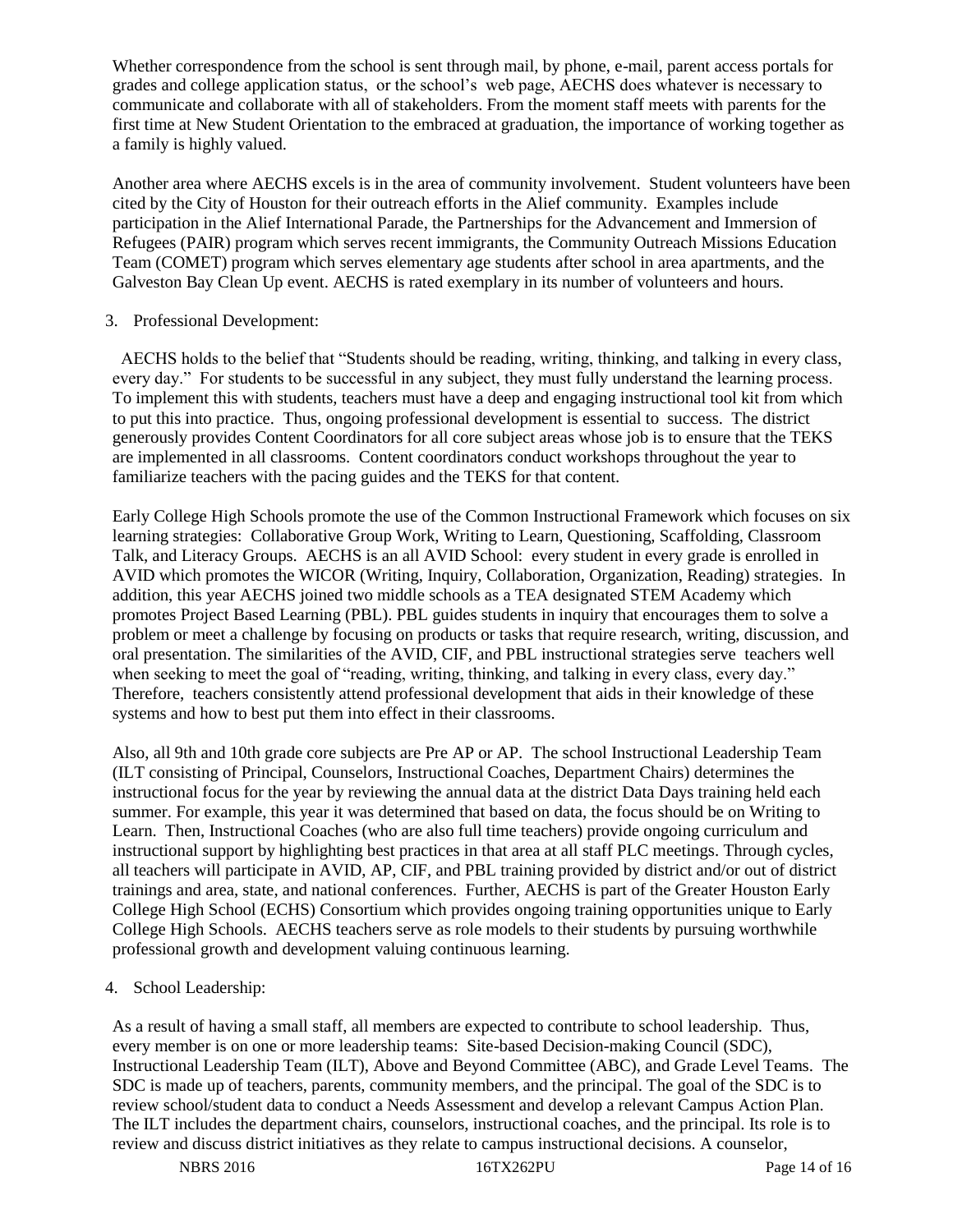teachers, and the Principal are included in the ABC membership. Its purpose is to review discipline and school climate data to determine areas in the school in need of improvement. The Grade Level Teams are made up of all the teachers in a particular grade level. The teams meet every three weeks to review progress and report card grades and to discern trends from the data in order to initiate appropriate interventions (academic, social, emotional) for struggling students. Although each level of leadership has a different focus, the goal of each is the same: student success at AECHS. By all groups working together, student state test scores have been outstanding the last seven years.

With more than 40 years in public education, the principal has experienced the gamut of leadership theories, but she most values those with a foundation in trust, collaboration, respect, credibility, and effective communication. She believes these characteristics must be in place in order to lead successful change, to develop collective new thinking, and build consensus that supports the school goals. Above all, she follows the basic premise of "If you can't love, you can't lead." She fully understands the critical importance of communication with all stakeholders at AECHS in building meaningful relationships, thus her door is always open to hear and discuss the thoughts and concerns of her students, parents, and staff. As the only administrator at AECHS, she is responsible for all administrative duties required by the district and state. She works closely with HCC and the college liaison to ensure a smooth transition for her college students. Her goal is for AECHS to provide students with a rich academic environment that yields deeper learning and curiosity, and inspires students to understand they have the ability to pursue any field of study and career to which they aspire.